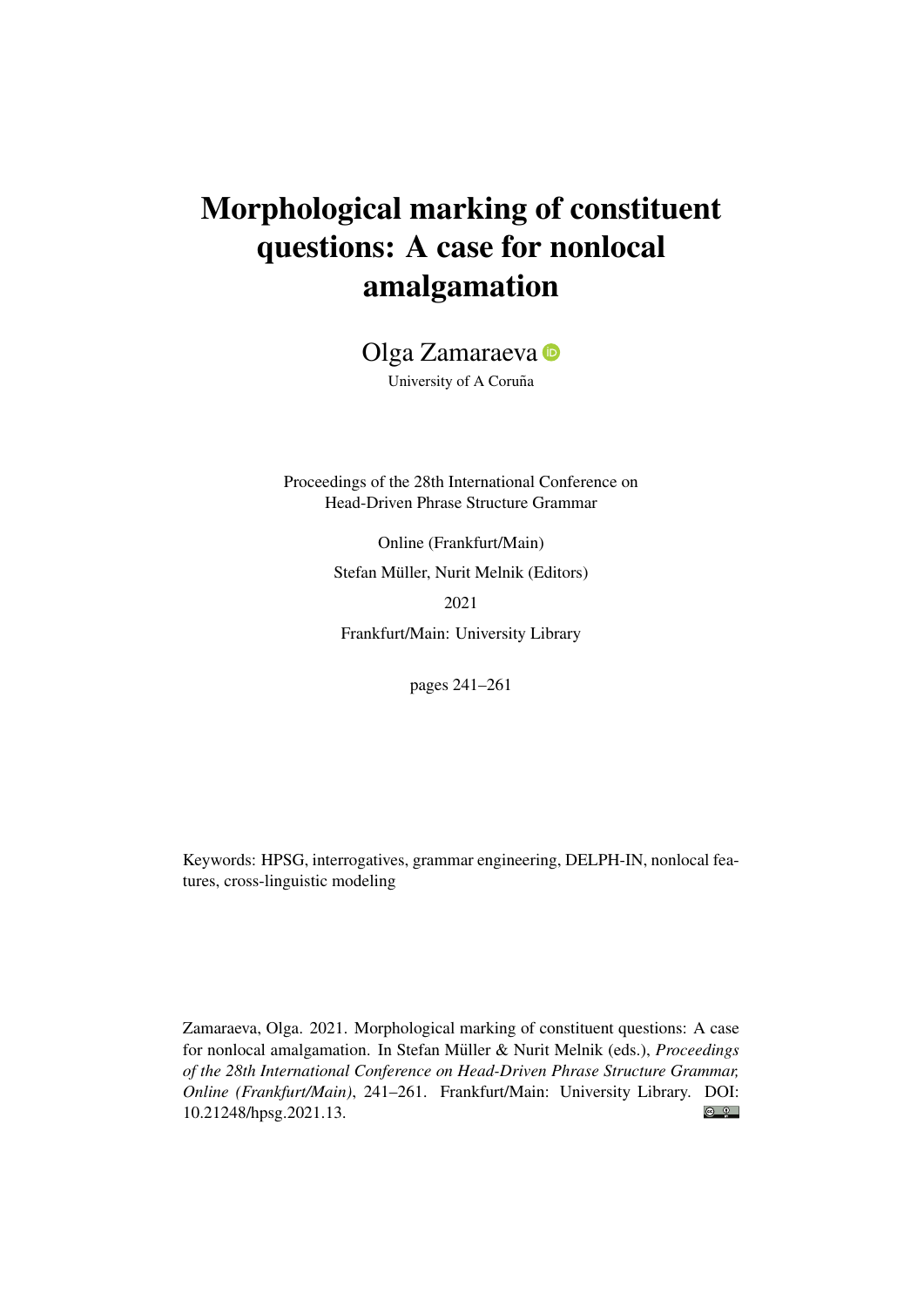#### Abstract

This paper considers the role of nonlocal amalgamation in a system of analyses for typologically diverse languages. Nonlocal amalgamation (Bouma et al., 2001a) was suggested in particular to get rid of extraction rules in Pollard & Sag's (1994) analysis of long-distance dependencies. However, in implemented projects like the English Resource Grammar (Flickinger, 2000, 2011) and the Grammar Matrix (Bender et al., 2002, 2010), the extraction rules have been maintained, while nonlocal amalgamation is used for the analysis of phenomena like the *easy*-adjectives. Zamaraeva & Emerson (2020) argue that, if extraction rules are kept, then supporting the English *easy*-adjectives may be an insufficient reason to maintain nonlocal amalgamation in a cross-linguistic system like the Grammar Matrix, as it complicates the analysis of multiple question word fronting with flexible word order (in languages such as Russian [rus]). However, I present here a case of morphological marking of questions (in languages like Makah [myh]) which further motivates nonlocal amalgamation, as the analysis is remarkably more simple with it than it is without it. An analysis of morphological marking of questions needs to be part of a cross-linguistic system such as the Grammar Matrix as well as an analysis of multiple fronting, which adds a new tension at the level of the Matrix "core" and provides concrete material for discussion of issues ranging from empirical implementation of theoretical ideas like nonlocal amalgamation to the big question of how much of typological space a single system of grammar is expected to cover.

# 1 Introduction

This paper is about interrogative constructions (questions), specifically constituent questions often referred to in the western literature as *wh-*questions (*Who did what to whom*?).<sup>1</sup> Such interrogative constructions take various forms but in most cases there are the question words (like *who*), and in many languages there is also something special going on at the syntactic level, such as obligatory fronting of one or more question words or special morphological marking on the verb that has a *wh* argument. There is rich syntactic literature, in all theoretic traditions including HPSG, dedicated to the syntax of constituent questions in English (Ross, 1967; Ginzburg  $\&$  Sag, 2000, among many others), containing many focused analyses of *long-distance dependencies*, constructions where a verb and its argument are separated by a clause boundary (1).

(1) *Who* do you think Kim said Sandy believes *did* what to whom? [eng]

This paper considers the role of *nonlocal amalgamation* (aka "lexical threading" of nonlocal features) in a cross-linguistic system of analyses which supports typologically diverse languages. Nonlocal amalgamation (Bouma et al., 2001a) is a theoretical concept in HPSG having to do with propagating the information

<sup>&</sup>lt;sup>1</sup>Parts of this paper are from the unpublished portions of my dissertation (Zamaraeva, 2021).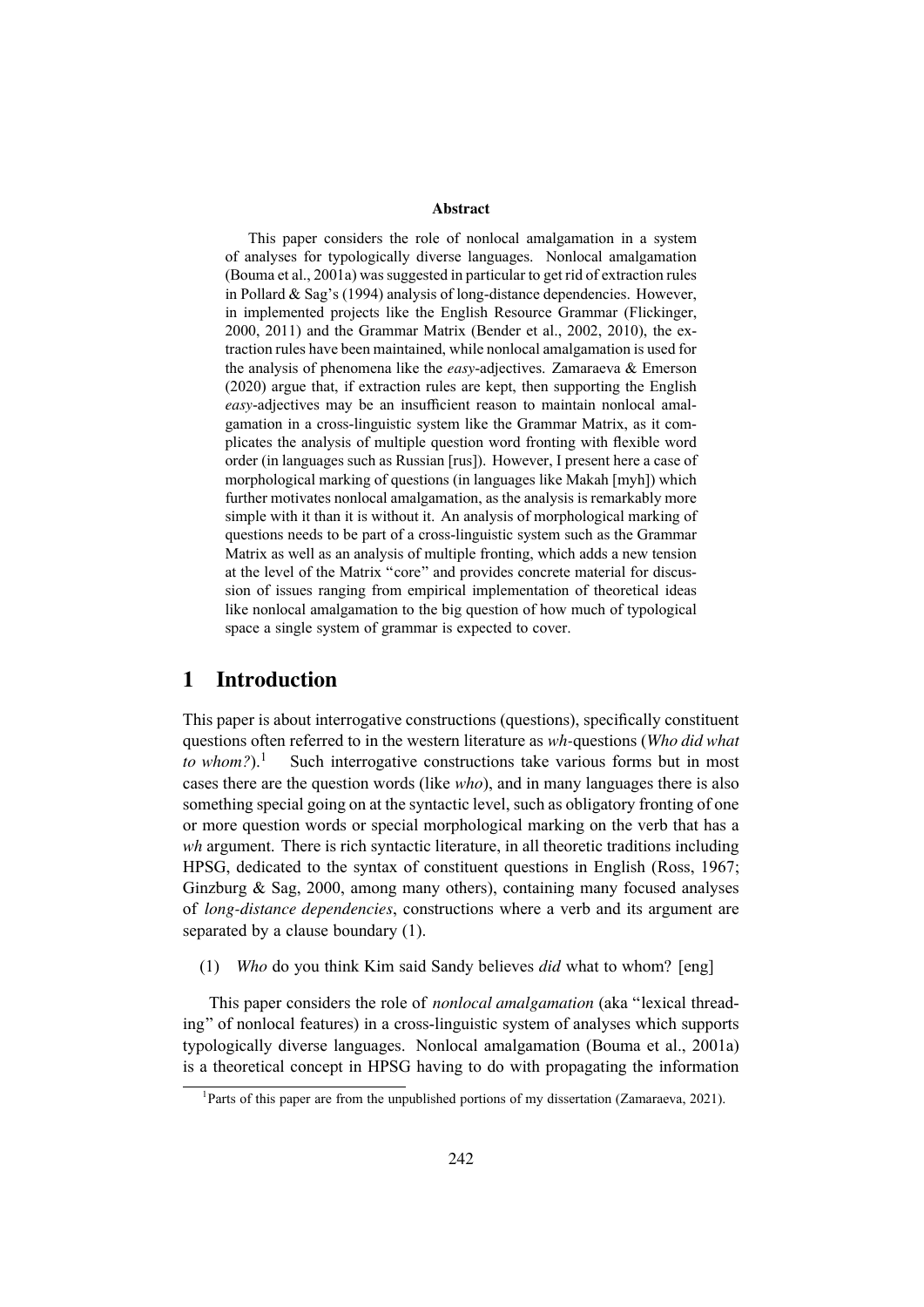about long-distance dependencies in the derivation. It is intended to make analyses more elegant, in particular by getting rid of *extraction lexical rules*, an HPSG device which takes a verb's argument off of its valence list and places it elsewhere, such that it can appear at a dislocated position. This theoretical concept was implemented and tested as part of DELPH-IN grammar engineering projects such as the English Resource Grammar (ERG; Flickinger, 2000, 2011) and the Grammar Matrix (Bender et al., 2002, 2010). One of the research goals of such projects is to test theoretical concepts, particularly in interaction with each other and in the context of prolonged application to large datasets. The Grammar Matrix contains a large system of analyses which, in different customized combinations, cover data (grammatical and ungrammatical sentences) from hundreds of different language types, at least to the extent of test suites which are stored along with the system.

Below, I discuss how such testing of a theoretical idea leads to discovering tensions in cross-linguistic systems of analyses. This paper builds directly on previous work of similar kind. In Zamaraeva & Emerson 2020, we discuss how using nonlocal amalgamation not just theoretically but as implemented in the DELPH-IN version of the HPSG formalism, complicates the analysis of multiple fronting in languages with flexible word order (using Russian as the example). In the context of the Grammar Matrix, that discussion led to actually abandoning nonlocal amalgamation.<sup>2</sup> Here, however, I present a case *for* nonlocal amalgamation which I developed in the process of my work on a cross-linguistic analysis of interrogatives for the Grammar Matrix which followed Zamaraeva & Emerson 2020 (Zamaraeva, 2021). The case is of languages that mark interrogatives morphologically, and in particular the ones which have distinct paradigms for polar and constituent questions (in addition to a separate paradigm for declarative forms).

The paper is structured as follows. Section §2 presents illustrative data from languages which mark interrogatives morphologically, showing how some have a paradigm for constituent questions which is distinct from the set of inflections verbs use in polar questions. Section §3 gives the necessary background on the version of the HPSG formalism that the Grammar Matrix uses, presents the Grammar Matrix project, and provides a summary of how nonlocal features work generally and what nonlocal amalgamation is. The analysis  $(84)$  is given in two parts, each presenting an alternative: morphological marking of interrogatives with (§4.1) and without (§4.2) nonlocal amalgamation, showing that the former is much simpler than the latter. The paper concludes with brief notes regarding future work  $(\S 5)$ and a detailed discussion of how the revealed tension in the system of analyses may help guide future inquiry into linguistic theory (§6).

<sup>&</sup>lt;sup>2</sup>I omit any detailed exposition of the issue in this paper and refer the reader to Zamaraeva & Emerson 2020 and to Zamaraeva 2021, §6.5.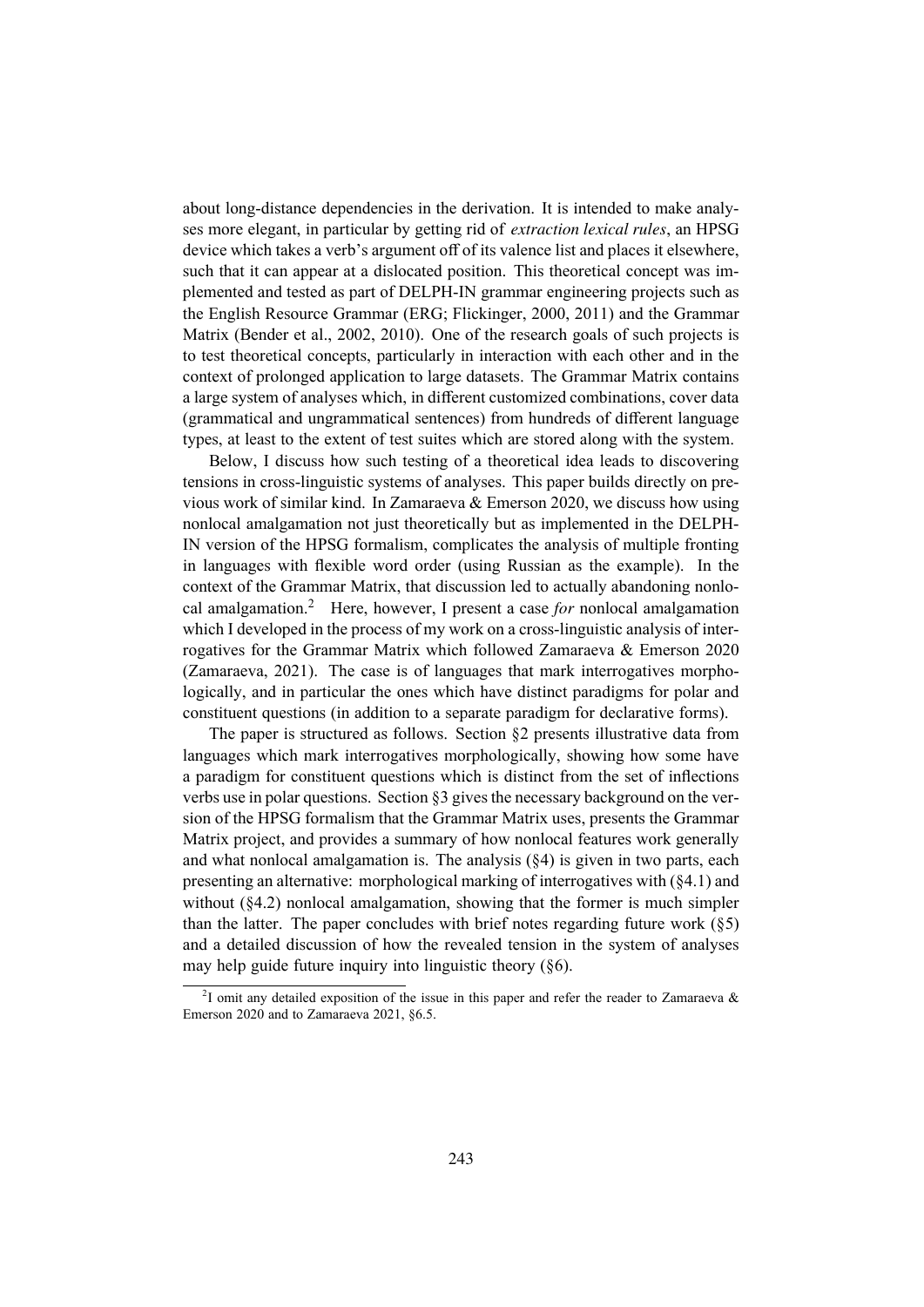## 2 Data

In some languages, questions (polar and constituent) involve special morphological marking on the verb, as illustrated by examples from Negidal ([neg]; Tungusik), where the subject agreement marker on the verb in a declarative sentence (2) is different from that in an interrogative sentence  $(3)$ – $(4)$ .<sup>3</sup>

- (2) oǯa-va track-ACC see-FUT**-1sg** iche-ǯee**-v** 'I will see the tracks.' [neg] (Hölzl, 2018, p. 295)
- $(3)$  ii-jə-m = i? enter-FUT.Q-**1sg.q**=Q 'Shall I come in?' [neg] (Hölzl, 2018, p. 295)
- (4) eeva iche-ǯa**-m**? what see-FUT.Q-**1sg.q** 'What will I see?' (Hölzl, 2018, p. 295)

This type of morphological marking is also found in Yukaghir ([yux]; isolate) and is generally not typologically uncommon. Negidal and Yukaghir will be used in this paper just as two examples of a fairly common phenomenon, in particular because Negidal has non-zero marking and thus is very illustrative, while Yukaghir is in practice part of the Grammar Matrix set of test suites and supported languages (see §3.1 below and Zamaraeva 2021 §§5.2-5.6). The zero marking special for the interrogative paradigm in Yukaghir is illustrated in  $(5)-(6)^4$ 

- (5) kin who.NOM walk-**itrg.3sg** eire-0? 'Who is coming?' [yux] (Constructed by me based on Maslova (2003).)
- (6) touke-lek ejre-0? dog-PRED walk-**itrg.3sg** 'Is the dog coming?' [yux] (Constructed by me based on Maslova (2003).)

Furthermore, in some languages, e.g. in Makah ([myh], Wakashan), the paradigms for constituent and polar questions are distinct. The marker occurring in constituent interrogatives is shown in  $(7)–(8)$ ; note that the question word here is actually analyzed as the main predicate (Davidson, 2002, p. 285).

(7) ʔačaq**=qaːɬ** who=**content**.**3sg** sing duduˈk 'Who is singing?' [myh] (Davidson, 2002, p.285)

<sup>&</sup>lt;sup>3</sup>The future tense markers differ as well, and there is an additional question marker  $=i$ , but it is sufficient to look at just the person and number marker.

<sup>&</sup>lt;sup>4</sup>Native speakers of Yukaghir are not available, so some examples have to be constructed.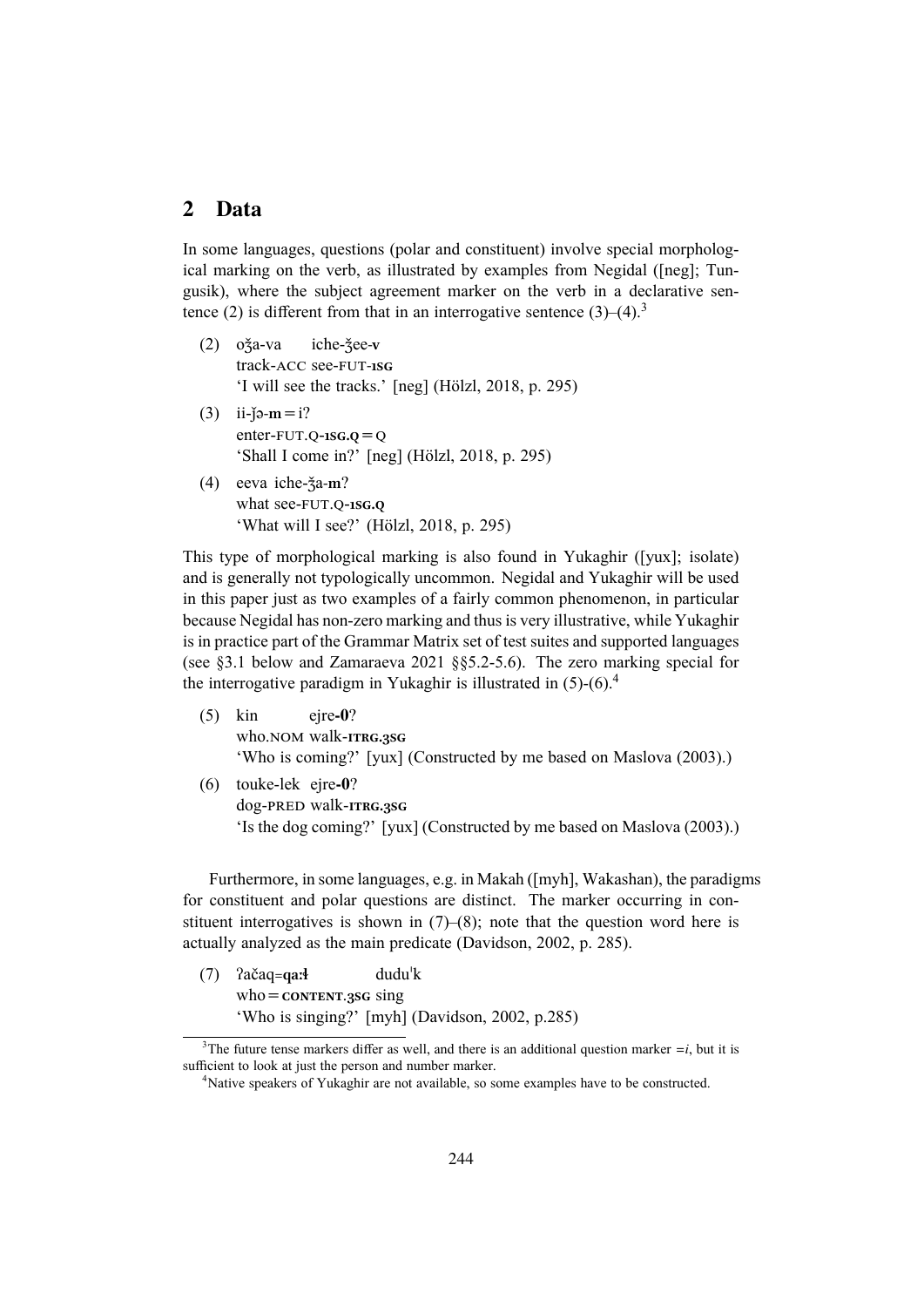(8) baqiq**=qaːɬ** what=**content.3sg** DEM tiˈ 'What is this?' [myh] (Davidson, 2002, p.285)

Polar question marking is exemplified in (9).

(9) dudu<sup> $k = \lambda^2 a \lambda = qa$ **:**  $k = s$ </sup>  $sing = TEMP = POLAR = 1SG$ 'Am I singing?' [myh] (Davidson, 2002, p.100)

The goal of this paper is to model separate paradigms as in Makah  $(7)$ – $(9)$ . Furthermore, the analysis is intended for the Grammar Matrix framework, which means it must fit into a broader system of analyses for different types of languages, including not only the ones like Negidal or Yukaghir but also languages like Russian, among others.

# 3 Background

The goal of §3 is two-fold: (i) to orient the reader in questions of empirical HPSG implementation and explain the specific form in which the analysis issues are presented later in §4; and (ii) aggregate several pieces of analyses scattered around several classic HPSG works such as Pollard & Sag 1994, Ginzburg & Sag 2000, and Bouma et al. 2001a. First, in §3.1 I give a brief overview of the DELPH-IN version of the HPSG formalism and of the Grammar Matrix meta-grammar engineering project. Then I give a summary of what nonlocal features are and how they are traditionally used in HPSG analyses of nonlocal dependencies (§3.2), and how the idea of nonlocal amalgamation fits in (§3.3). I illustrate the theoretical concepts here in the DELPH-IN formalism, because this is what §4 is situated in.

## 3.1 DELPH-IN and the Grammar Matrix

DELPH-IN (DEep Linguistic Processing with HPSG INitiative) $5$  is an international consortium of researchers who are interested in engineering grammars using HPSG. DELPH-IN members pursue an integrated research-engineering goal of advancing linguistic theory (particularly syntactic and semantic) through modeling it rigorously on the computer and in the context of real-life applications.<sup>6</sup> DELPH-IN Joint Reference Formalism (JRF; Copestake, 2000) is an HPSG formalism restricted to rely on only unification as a native operation, without relational constraints such as list reordering or counting. This feature of DELPH-IN JRF allows for relatively fast parsing and makes it possible to deploy DELPH-IN

 $5$ www.delph-in.net; https://github.com/delph-in/

<sup>&</sup>lt;sup>6</sup>There are other HPSG-based formalisms with varying properties but with similar goals, including ALE (Penn, 2000), LIGHT (Ciortuz, 2002; Ciortuz & Saveluc, 2012), Alpino (Bouma et al., 2001b; Van Noord et al., 2006, focusing on Dutch), and Enju (Miyao & Tsujii, 2008, focusing on probabilistic disambiguation). CoreGram (Müller, 2015) is a grammar engineering project similar to the Grammar Matrix but couched within ALE rather than the DELPH-IN formalism.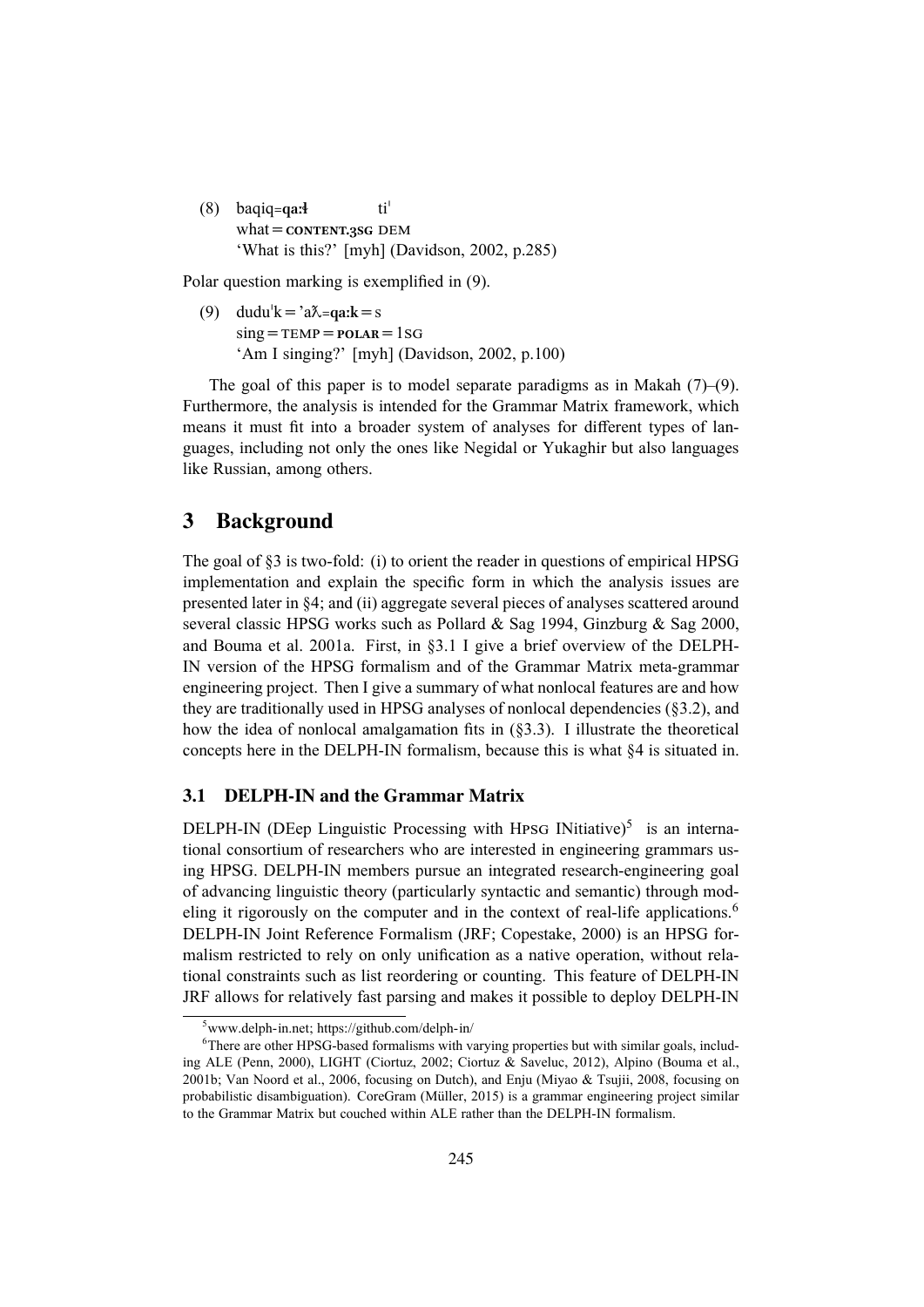grammars for practical applications such as grammar coaching (e.g. Morgado da Costa et al., 2020). Other features of DELPH-IN relevant to this paper's material include the use of lists instead of sets for nonlocal features (see Zamaraeva & Emerson 2020 for details). Constraint unification in DELPH-IN is defined in the context of the "closed world" hierarchy assumption. This means that, in order for any two types to unify, there must be a single (unique) type in the hierarchy which represents their combination (Copestake, 2002, p.42). This is helpful to know to understand the parameterized list hierarchy in §4.2. DELPH-IN JRF incorporates the Minimal Recursion Semantics formalism (MRS; Copestake et al., 2005). Major DELPH-IN projects include the English Resource Grammar (ERG, Flickinger, 2000, 2011); Jacy (a grammar of Japanese, Siegel et al., 2016); Zhong (a grammar of Chinese, Fan, 2018); the LKB grammar engineering environment (Copestake, 2002); the ACE parser (Crysmann & Packard, 2012); and the Grammar Matrix (Bender et al., 2002, 2010), among many others.

The Grammar Matrix (Bender et al., 2002, 2010) is a DELPH-IN-based metagrammar engineering project that includes a web questionnaire, a core HPSG grammar, a grammar customization system, and a set of language test suites illustrating the supported typological space. Given a typological specification (e.g. "the language uses special morphological marking in questions"), it automatically outputs an HPSG grammar fragment which covers data from the language to the extent specified. The grammar consists of lexical entries as well as phrasal and lexical rules. The types are customized according to the specification but each grammar is based on the same "core". For example, there is a core type for lexical rule, *lex-rule*, from which all customized lexical rules inherit. The core types were originally distilled from the ERG (Flickinger, 2000), as part of Bender et al. 2002. Only few core types are intended as rules for actual licensing of strings in the grammar though, and most of the types in an actual grammar that the Matrix outputs will be customized versions of the core types.

Morphological rules in the Matrix are lexical rules which apply to terminal nodes in the derivation (O'Hara, 2008; Goodman & Bender, 2010). For example, the Negidal example (3) would be analyzed as illustrated in (10). The affixes attach in order. I assume here that the final  $=i$  is a clause-final question particle which in the Grammar Matrix is analyzed as a complementizer (Bender & Flickinger, 2005). The tense as well as the person and number affixes, being specific to the interrogative paradigm, constrain the clause to have question semantics via the Sentential Force feature ([SF *ques*]), and all other affixes have to unify with that, so an affix from an indicative paradigm would not appear.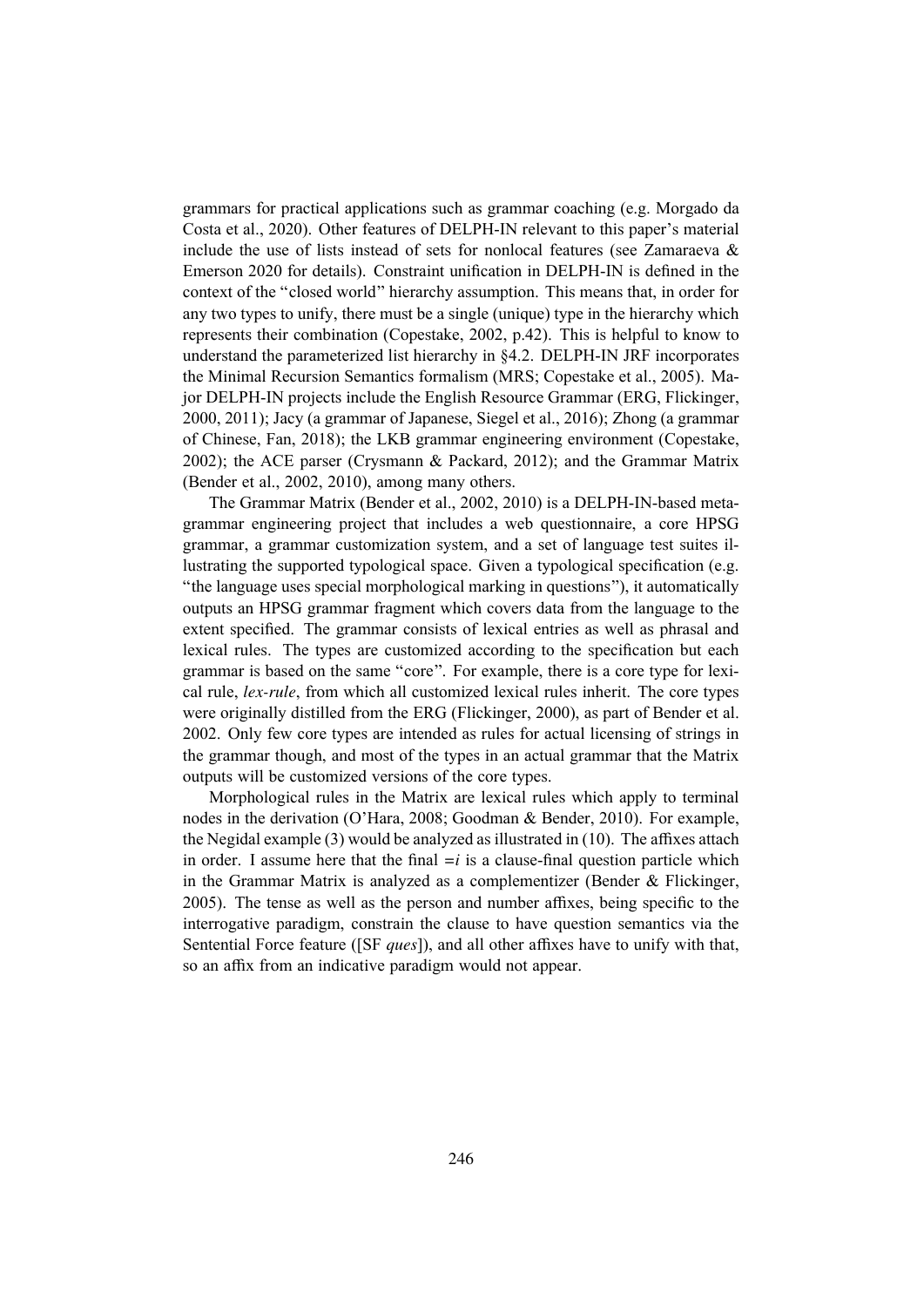

The analyses presented in §4 were developed as part of my work on the constituent questions library for the Matrix. Adding libraries to the Matrix has a fairly established methodology (Bender et al., 2010). The goal of creating a new library is adding testable support for a new syntactic phenomenon. For example, adding support for constituent questions means the user should as a result be able to automatically obtain a grammar which can pair sentences containing constituent questions with syntactic and semantic representations, for a range of languages. In particular, the semantic representations should be well-formed and standard for the Minimal Recursion Semantics formalism. Testing for these criteria can be made automatic, reducing human error to "bugs" that can be made fully explicit and fixed systematically.

### 3.2 Nonlocal features and long-distance dependencies

At the core of Pollard & Sag's (1994) HPSG analysis of long-distance dependencies there are three concepts: (i) nonlocal features; (ii) the Nonlocal Feature Principle (NFP), which is related to nonlocal amalgamation, the focus of this paper; and (iii) the filler-gap construction, aka the head-filler schema. These three con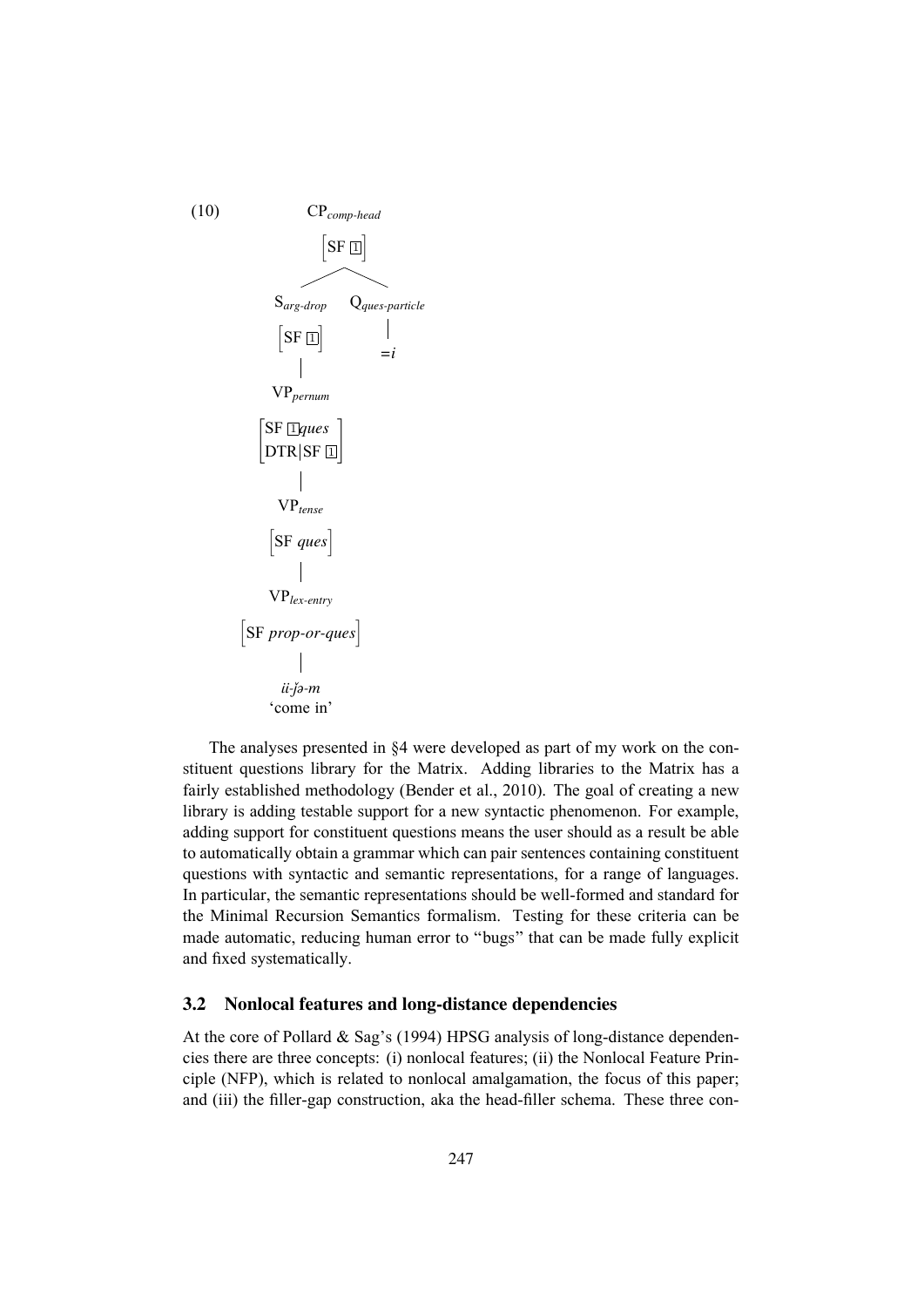cepts can be mapped to three tiers of the analysis: (i) introducing the dependency (the "bottom" tier; nonlocal features); (ii) propagating the dependency ("middle"; the NFP or later nonlocal amalgamation); and (iii) filling the dependency ("top"; filler-gap).

An example illustrating all three tires in a derivation is given in  $(11)$ .<sup>7</sup>



Example (11) shows two nonlocal features, SLASH and QUE. That SLASH is "housed" under the nonlocal feature path along with QUE means, if there is any principle which affects all nonlocal features, it will affect both SLASH and QUE. In particular, nonlocal amalgamation (§3.3) was originally developed for SLASH (Bouma et al., 2001a) but Ginzburg & Sag (2000) later suggested a unified nonlocal amalgamation principle applying to all nonlocal features.

In (11), a feature structure labeled  $\overline{0}$  contains the local features of the noun phrase *which person's dog*, and those are also the local features of the subject of sleeps. In order for *which person's dog* to appear in its fronted position,<sup>9</sup> the

This example is in the DELPH-IN formalism (§3.1); the feature paths are abbreviated, though the LIST feature of SLASH and QUE is given explicitly, because this is an important detail for technical implementation of list append (see Zamaraeva & Emerson 2020). For a detailed explanation of how nonlocal features work theoretically in Pollard & Sag (1994) and Ginzburg & Sag (2000), see Zamaraeva 2021, pp. 57-74.

<sup>&</sup>lt;sup>9</sup>It may not be obvious that the position is fronted but consider (i), and see also Zamaraeva 2021,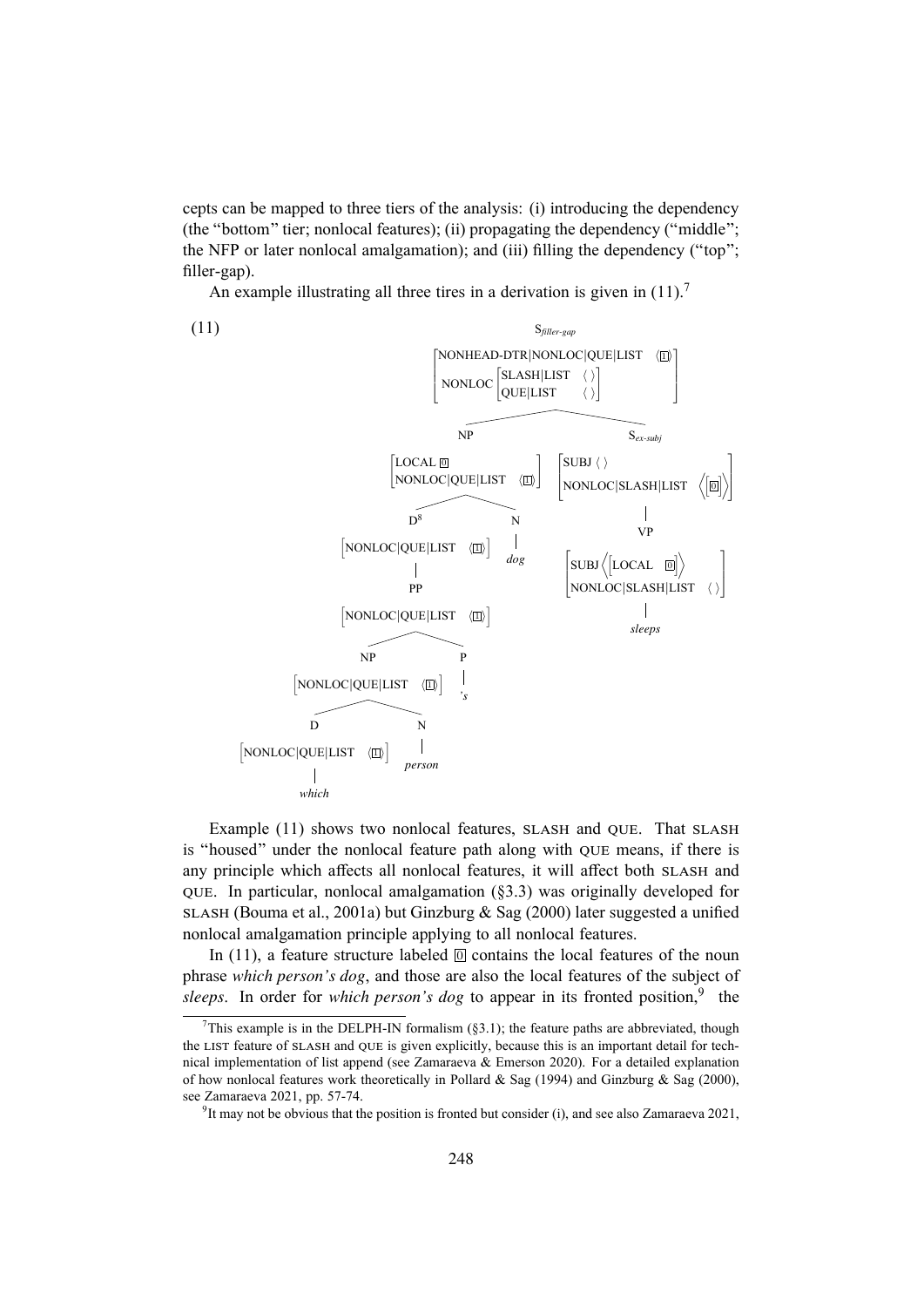subject is essentially taken off of the SUBJ list and put on the nonlocal SLASH list by the *subject extraction* phrase structure rule. This is the "bottom" tier. That the SLASH values are propagated through the tree is the "middle" tier, and this is happening due to what Pollard & Sag (1994) call the NFP and what Bouma et al. (2001a) and Ginzburg & Sag (2000) later developed into "nonlocal amalgamation" (§3.3). Finally, at the "top", the filler-gap phrase structure rule "discharges" the dependency; now all nonlocal lists are empty, which is consistent with the definition of a successful parse. The top filler-gap phrase must also be a subtype of the interrogative clause (12), in particular in order for the semantics (e.g. the CONT features) to be correct.

| (12) | $[interrogative-clause]$        |                            |  |
|------|---------------------------------|----------------------------|--|
|      | SYNSEM LOCAL CONT HOOK          | $\mathbb{I}$ INDEX SF ques |  |
|      | HEAD-DTR SYNSEM LOCAL CONT HOOK |                            |  |
|      | C-CONT HOOK                     |                            |  |

Note that the non-head daughter of the filler-gap rule in (11) must have a nonempty OUE value. According to Ginzburg  $\&$  Sag (2000), the lexical types for some words (such as most question words) will have a nonempty QUE value, while other words will have an empty one. This means only phrases containing a *wh*word are suitable as filler daughters in this filler-gap construction. Note also that in addition to the SLASH dependency, example (11) shows also the QUE dependency, which is an unbounded dependency between the top of the construction and the bottom of the filler daughter ("pied piping"; Ross, 1967). In other words, QUE helps characterize what types of constituents can occur in the initial position in constituent questions and supports modeling of pied piping.

#### 3.3 Nonlocal amalgamation

Bouma et al. 2001a suggested improvements to the analysis in Pollard & Sag 1994, which were later incorporated into Ginzburg & Sag's (2000) account of English interrogatives. In particular, Bouma et al. (2001a) further motivate and simplify the "middle" tier of the analysis. At the core of the classic analysis of that tier is the observation that (i) the information about the long-distance dependency is encoded locally throughout the derivation path (the "middle" part of the longdistance dependency mechanism needs access to the local features of the extracted element at every step); and that (ii) extraction is furthermore registered lexically as selection for a "slashed" argument. Building on the critique of Pollard  $\&$ 

p. 63 for a summary of Ginzburg & Sag's (2000) and Bouma et al.'s (2001a) argument for why the position can be considered fronted even when there is only a single clause in the sentence. At any rate, (11) is intended to just generally illustrate how long-distance dependencies are analyzed.

<sup>(</sup>i) Which person's dog do you think sleeps? [eng]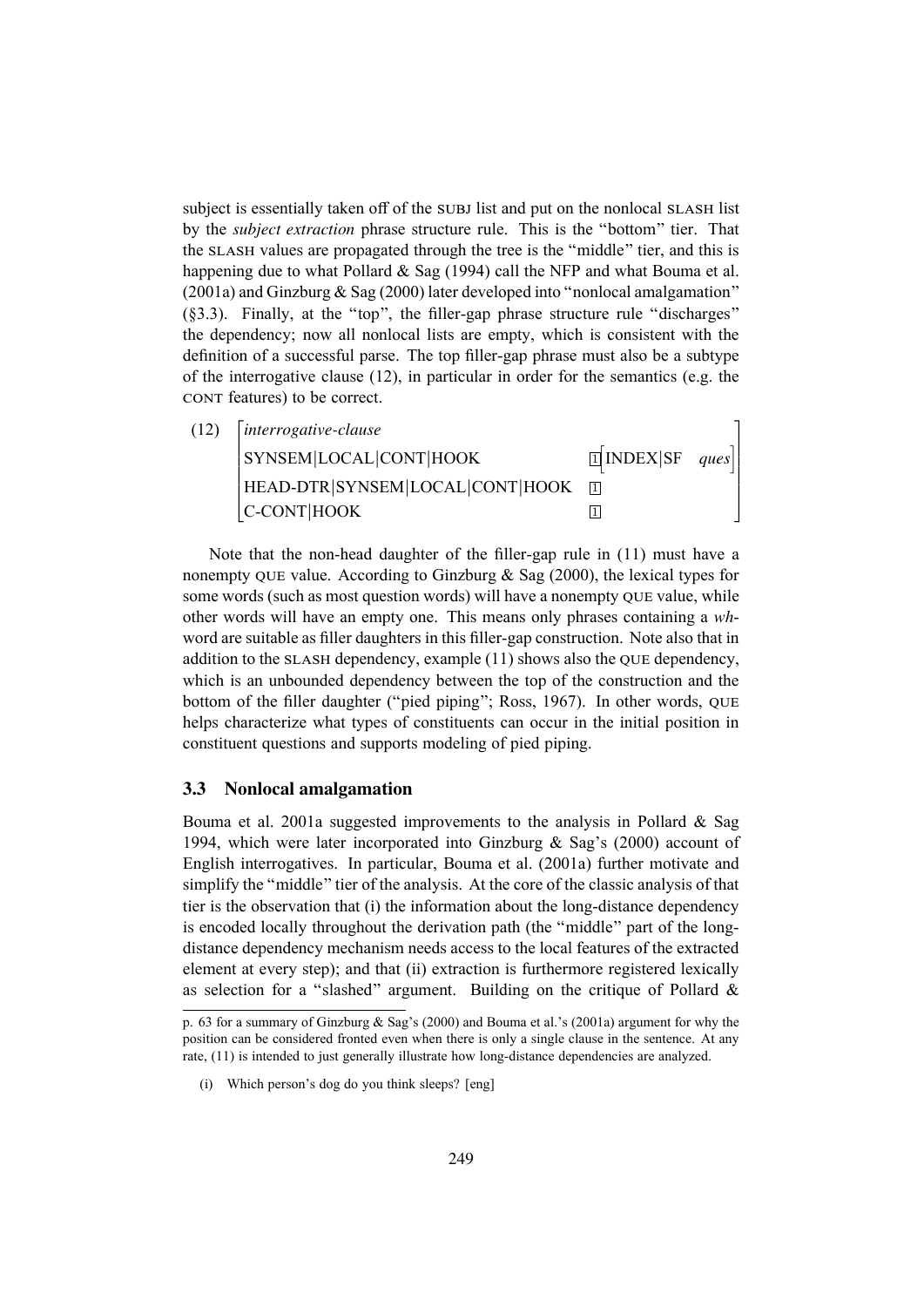Sag 1994 by Hukari & Levine (1996), Bouma et al. (2001a) further motivate the need to register nonlocal information at every step of the derivation by data from languages like Chamorro ([cha], Austronesian), in which verbs exhibit agreement with extracted arguments  $(13)$ – $(14)$ .

- (13) Hayi f-um-a'gasi i kareta who WH.SU-wash the car 'Who washed the car?' [cha] (Bouma et al., 2001a, p.4)
- (14) Hayi si who UNM Juan E3S-say-DAT you WH.SU-wash the car Juan ha-sangan-i hao [f-um-a'gasi i kareta] 'Who did Juan tell you washed the car?' [cha] (Bouma et al., 2001a, p.5)

Following Chung (1982, 1994), Bouma et al. (2001a) analyze the verb morphology in Chamorro as registering agreement with arguments that contain extracted elements, uniformly in main (13) and embedded (14) clauses. They note that in such a case, a subject extraction rule is not desirable; instead, there can be a unified account of fronted subjects, complements, and adjuncts which (at least for English) does not require extraction lexical rules at all, because they can be replaced by the principle of nonlocal amalgamation. The nonlocal amalgamation principle constrains a head's nonlocal features to be the union of its arguments' nonlocal feature sets, which then allows phrases to simply inherit the nonlocal values of the head daughter, instead of explicitly gathering all the values of all daughters via the extraction lexical rules. In DELPH-IN, this principle is implemented with supertypes like (15), from which all relevant heads (such as verbs) inherit.



In the English Resource Grammar (Flickinger, 2000, 2011) and subsequently in the Grammar Matrix (Bender et al., 2002, 2010), nonlocal amalgamation was implemented mainly to support an elegant analysis of e.g. English *easy*-adjectives. However, extraction lexical rules were maintained, in particular to avoid positing additional lexical entries for all heads which can have their arguments extracted.<sup>10</sup> In Zamaraeva & Emerson (2020), we argue that while for the English Resource Grammar implementing nonlocal amalgamation may be convenient, maintaining nonlocal amalgamation in a cross-linguistic system (the Grammar Matrix) complicates the analysis of multiple question fronting such as is found in Russian. We show that, in the context where extraction rules are present anyway, maintaining

<sup>&</sup>lt;sup>10</sup>Having to explicitly implement the entire lexicon is one of the things which make empirical approaches to grammar principally different from purely theoretical approaches.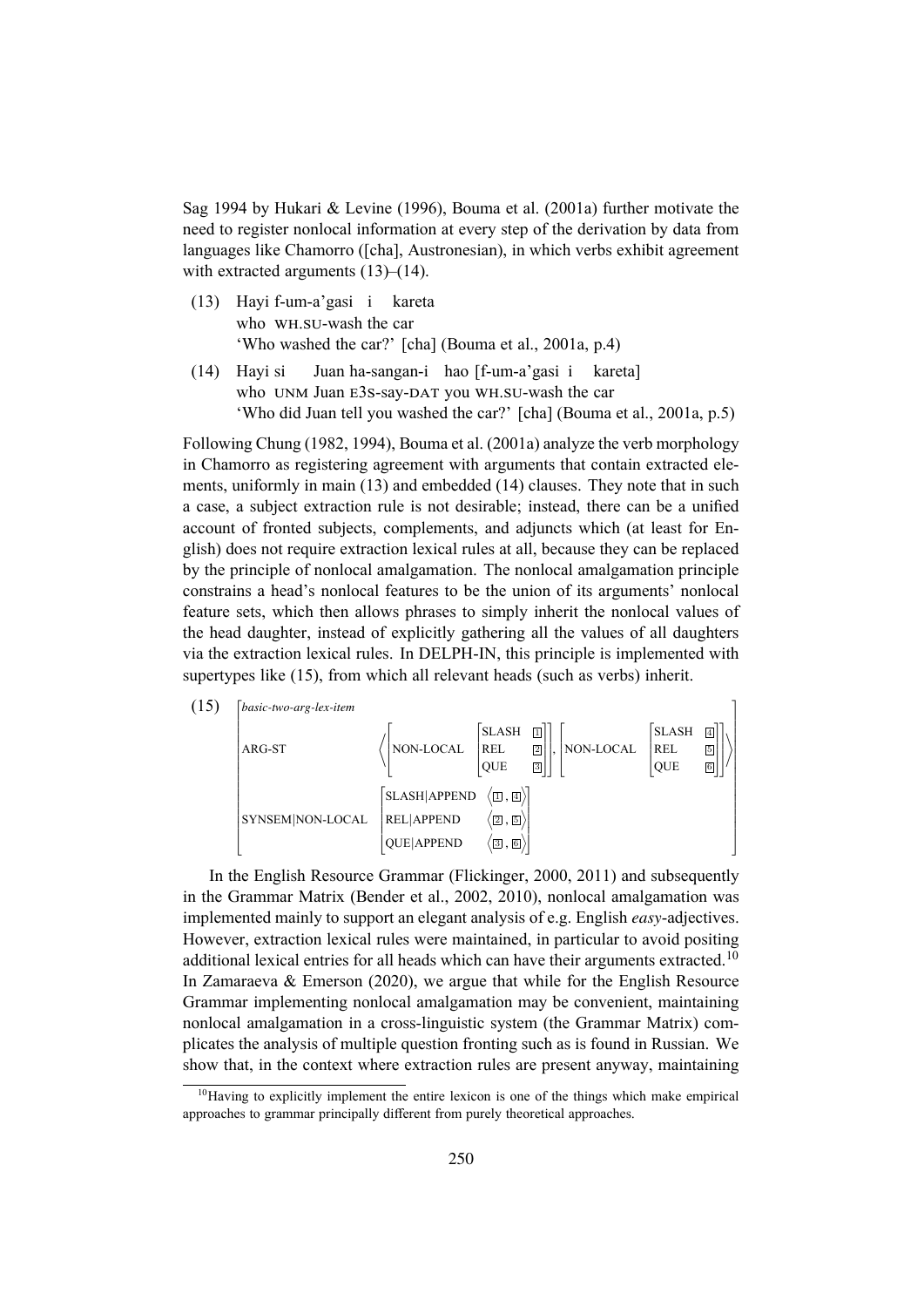nonlocal amalgamation necessitates adding even more extraction rules, to model languages with flexible order of fronting, where an extracted adjunct may appear between two extracted arguments as well as before or after them. Here in §4, I present a counterpoint to this and show that nonlocal amalgamation greatly simplifies the analysis of morphological marking of questions, thus making explicit a tension in a cross-linguistic system of analyses.

## 4 Analysis

In the context of question marking, a lexical rule can be (i) indicative or (ii) interrogative; and if it is interrogative, it can serve (a) polar, (b) constituent questions, or (c) both:



Makah is an example of a language which makes the (a)-(b) distinction, while Negidal and Yukaghir are of the (c) type.

Morphological marking of constituent questions is an example of where nonlocal amalgamation allows for a particularly elegant analysis, especially when it comes to modeling the distinction between options (a), (b), and (c) above, while modeling the difference between (i) and (ii) is straightforward with or without nonlocal amalgamation.

To see why modeling the difference between (i) and (ii) is straightforward either way, consider an HPSG hierarchy of lexical rules  $(17)$ .<sup>11</sup>



An *indicative-lex-rule* simply says its SF value is *prop*. This ensures the correct semantics. As for blocking an application of any subtype of the *interrogative clause*,

<sup>&</sup>lt;sup>11</sup>Feature structures are abbreviated, here and throughout.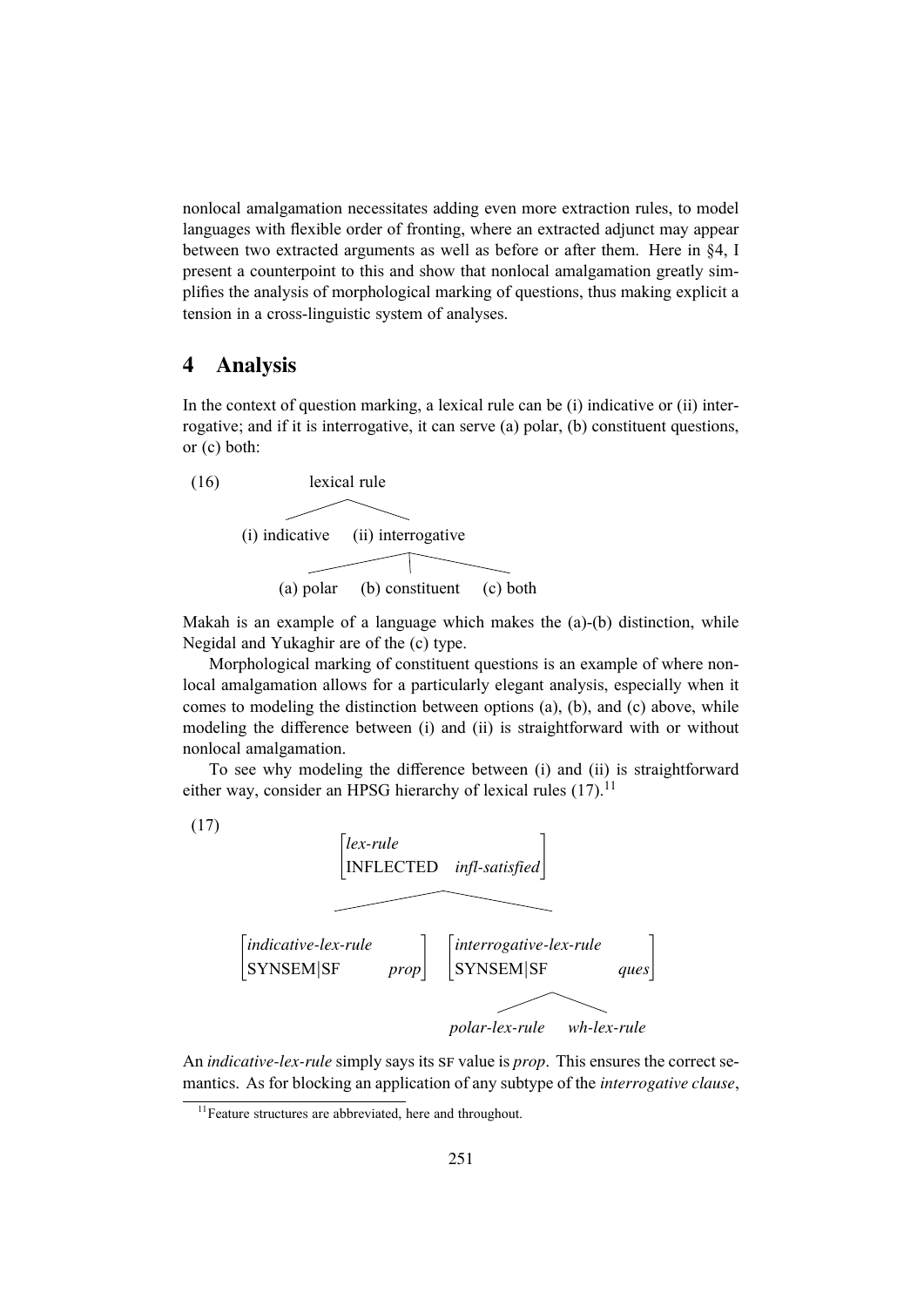it will be ruled out even without saying anything about the nonlocal features of the verb or of its argument, due to the identity between the mother and the daughter's semantic HOOK values which comes from the definition of all head-compositional phrases in the Grammar Matrix, including *interrogative-clause* (12). This somewhat subtle mechanism is illustrated in  $(18)$ . Red indicates unification failure.



An *interrogative-lex-rule* will say that its SF value is *ques*, allowing verbs marked with such rule to go through a question-forming phrase structure rule, or, if it is a polar question, to make the semantics of the clause interrogative without an additional phrase structure rule, like in (19) for the Yukaghir sentence (6).

(19)

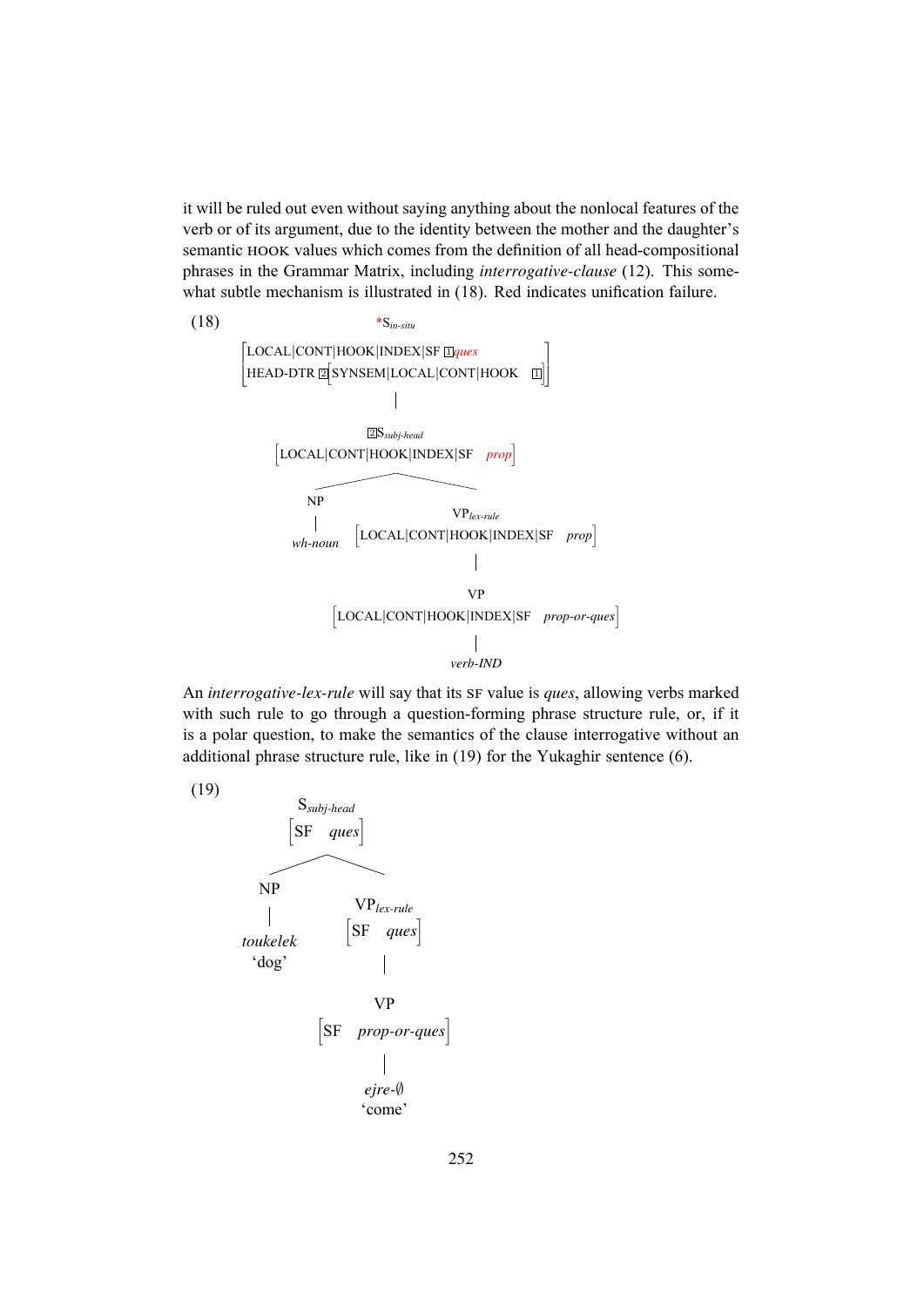While the distinction between (i) and (ii), and by extension (c),  $12$  is straightforwardly modeled with just the SF feature with or without nonlocal amalgamation (assuming semantic compositionality which ensures the semantic HOOK identities in the phrasal rules), modeling the distinction between (a) and (b) is much easier with nonlocal amalgamation than without it.

#### 4.1 Analysis 1: With nonlocal amalgamation

Under the nonlocal amalgamation assumption and in the context of DELPH-IN JRF, a verb's QUE value will be the append of its subject's and objects' (20).



In other words, if one or more of the verb's arguments are *wh-*words, the verb's own QUE list will be non-empty; otherwise it will be empty. Given this, modeling the distinction between  $(i)$  and  $(ii)$  and furthermore between  $(a)$  and  $(b)$  is straightforward. Markers which are to be used exclusively in polar questions constrain the daughter of the rule (the verb) to be QUE-empty (21).

(21)  $\Bigg\}$ *polar-lex-rule* SYNSEM|SF *ques* DTR|SYNSEM|NON-LOCAL|QUE|LIST ⟨ ⟩ 1  $\overline{\phantom{a}}$ 

Under the nonlocal amalgamation assumption, this is the same as to say that neither of the arguments is a *wh-*word. Conversely, the ones which are to be used exclusively for *wh*-questions are customized to take QUE-nonempty daughters (22).

| (22) | $\vert$ wh-lex-rule                |      |
|------|------------------------------------|------|
|      | <b>SYNSEM</b> SF                   | ques |
|      | DTR SYNSEM NON-LOCAL QUE LIST cons |      |

This means one or more of the arguments is a *wh*-word.<sup>13</sup> I illustrate the situation with subtrees for (9) and (7) presented side by side in (23).

 $\frac{12}{12}$ Option (c) is essentially a statement that only the distinction between (i) and (ii) is relevant.

<sup>&</sup>lt;sup>13</sup>*Cons* in (22) is a type for non-empty list.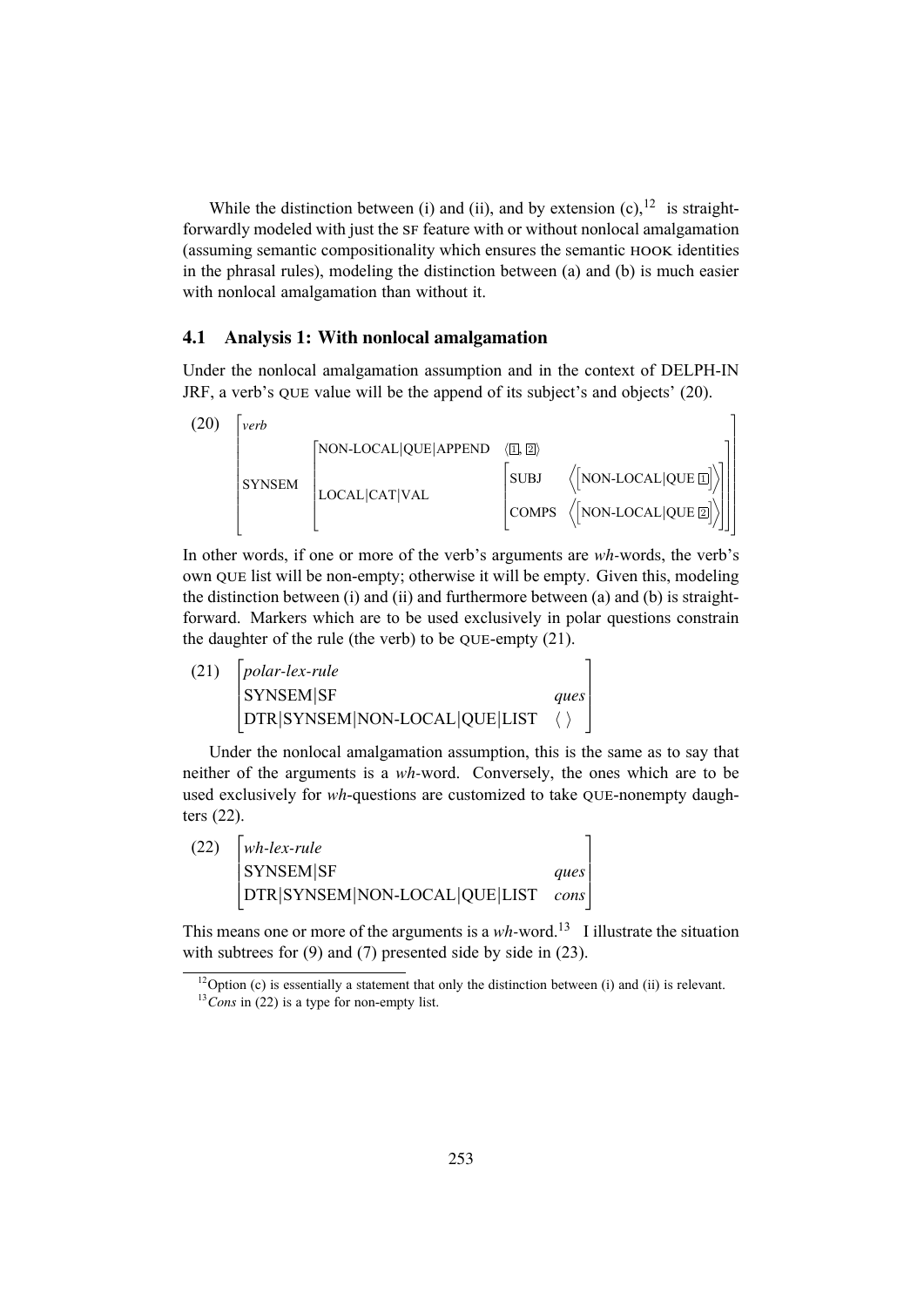

In the analysis on the left (23a), because the verb has no *wh-*argument, it has an empty QUE value. In the analysis on the right (23b), the verb has a *wh-*subject, and so its own QUE value is not empty. The correct morphological behavior follows, with only the appropriate affix licensed in each case. Note that there is no need to worry about how many arguments the verb has and how many of them are *wh*, and which positions they occupy on the argument list. If the same marker is used for both polar and constituent questions (c), the QUE value on the daughter is underspecified. The analysis is thus simple and elegant.

#### 4.2 Analysis 2: Without nonlocal amalgamation

In Zamaraeva 2021, nonlocal amalgamation is not used for reasons addressed in Zamaraeva & Emerson (2020) (namely, to simplify the analysis of multiple fronting and also to make the large system easier to reason about). Nonlocal amalgamation was an integral part of the Matrix core, and after it was removed, no grammars could use it. Therefore, since Zamaraeva 2021 is a cross-linguistic account of multiple types of question-forming strategies, I was forced to develop an account of morphological marking for languages like Makah (making the (a)- (b) distinction in (16)) without nonlocal amalgamation as well. I present it below.

Without nonlocal amalgamation, option (c) (languages which just use one marker for all types of questions) still does not pose complications; the analysis is the same as with nonlocal amalgamation: the QUE value of the lexical rule's sole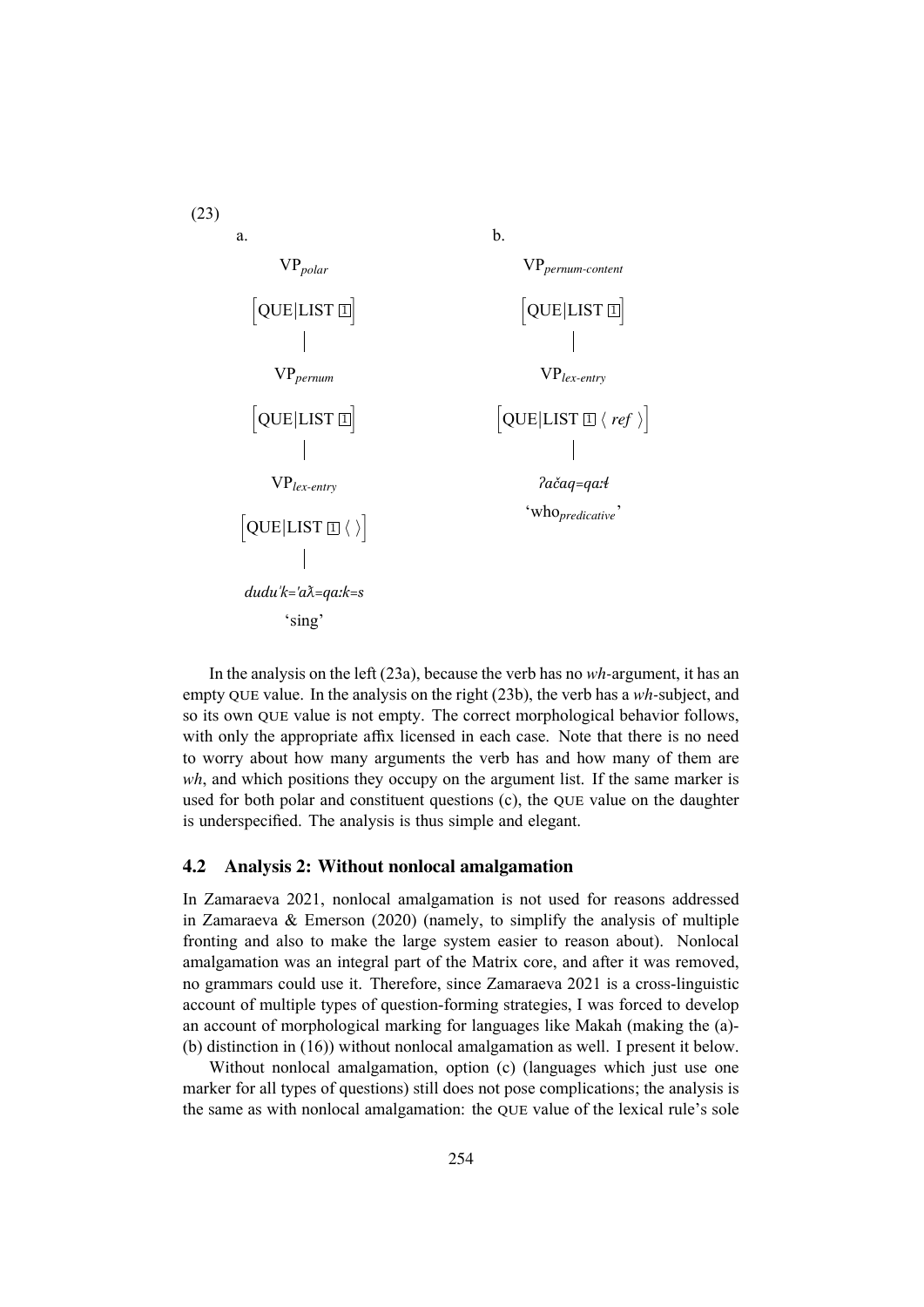daughter is underspecified on the rule. However, neither (21) nor (22) will lead to the desired analysis of (a) and (b).

Recall from §3.2 that lexical entries that are not *wh-*words have empty QUElists, and the way the QUE values are propagated up the tree is an explicit inheritance in unary and an explicit append in binary rules. Verbs' own QUE lists are empty. This means that most verbs will unify with the daughter of (21) regardless of what their arguments are. An explicit constraint must be put on the verb's arguments instead, but this means an explicit constraint is required for the subject and yet another for the complement.

For the analysis of options (a) and (b), I use a constructed pseudolanguage for an exposition because sufficient data from Makah is not available to me at this time. This pseudolanguage is similar to Makah in the sense that it has two distinct paradigms for polar and constituent questions (24)–(32).

- (24) noun tverb-PQ noun?
- (25) \*noun tverb-WHQ noun?
- (26) who iverb-WHQ?
- (27) who tverb-WHQ what?
- (28) who tverb-WHQ noun?
- (29) noun tverb-WHQ what?
- (30) \*who tverb-PQ what?
- (31) \*who tverb-PQ noun?
- (32) \*noun tverb-PQ what?

For a grammar to behave correctly with respect to (24)–(32), the *interrogativelex-rule* type should in fact be expanded not into just two but into three further subtypes (33).

 $(33)$ 



The complication here compared to the analysis with nonlocal amalgamation has to do with the number of the arguments of different verbs. Now that the QUE constraints have to be placed directly on the arguments, covering both (26) and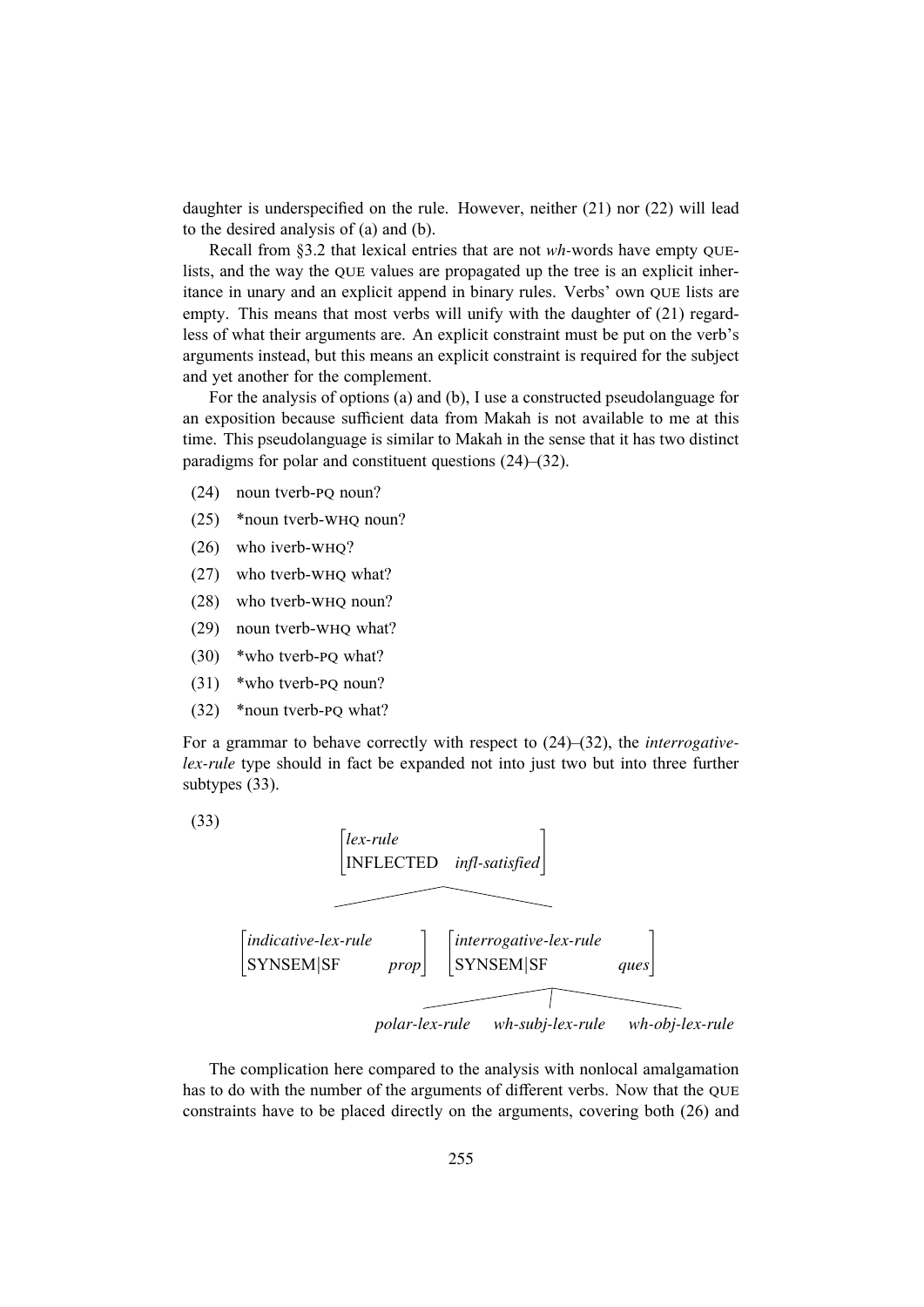(27) as well as (29) cannot be done that easily. It can be done by having two rules, as suggested in (33), but note that the rules as presented in (34) and (35), without additional constraints, will both apply in e.g. (27), leading to spurious ambiguity (36a)–(36b).

(34) 
$$
\begin{bmatrix} wh-subj-lex-rule \\ SYNSEM|LOCAL|CAT|VAL|SUBJ & \langle [NON-LOCAL|QUE|LIST cons] \rangle \end{bmatrix}
$$
  
(35) 
$$
\begin{bmatrix} wh-obj-lex-rule \\ SYNSEM|LOCAL|CAT|VAL|COMPS & \langle [NON-LOCAL|QUE|LIST cons] \rangle \end{bmatrix}
$$



I would like the *wh-subj-lex-rule* to only apply where *wh-obj-lex-rule* cannot. I cannot however constrain the SUBJ list of the *wh-obj-lex-rule* to be empty, because I still need to license sentences with non-*wh* subjects (29) and also because constraining the SUBJ list of the *wh-obj-lex-rule* to be empty would violate a constraint on the lexical rule supertype. By the lexicalist assumption, lexical rules apply before phrase structure rules, and so the subject list of a verbs is necessarily nonempty, since the head-subject rule has not applied yet.

This can be addressed by using a *parameterized list* which here I call *non-whlist* (37). Simply put, it is a list which stipulates that all elements on it, of which there is zero or more, are not *wh-*words.<sup>14</sup>



<sup>&</sup>lt;sup>14</sup>For a full hierarchy needed for this parameterized list to work, see Zamaraeva 2021, p. 202.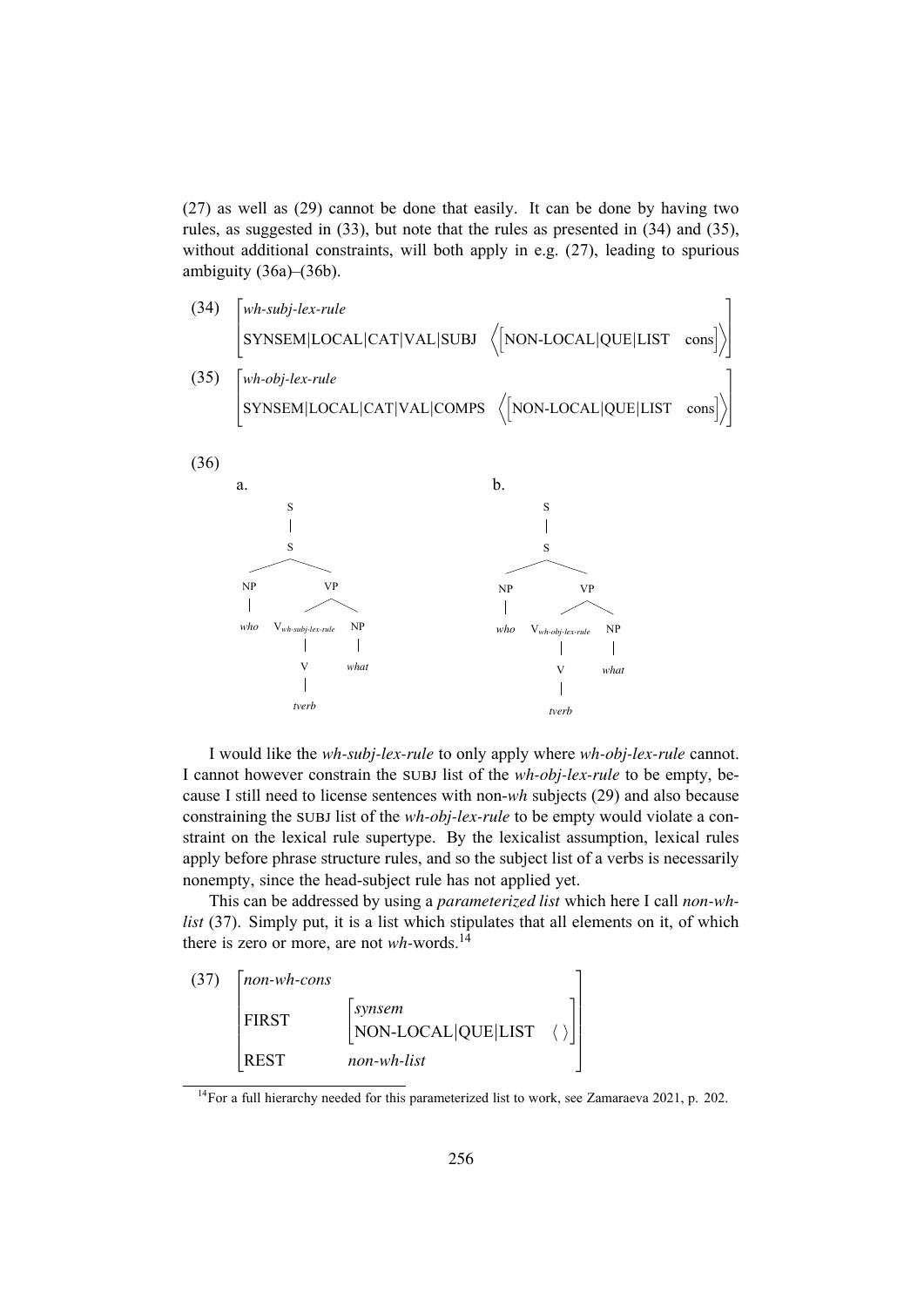I can use *non-wh-list* to constrain lexical rules so that they allow both empty lists and lists which do not contain *wh-*words. This way, *wh-obj-lex-rule* can insist that the subject is not a *wh-*word — that case would be for the *wh-subj-lex-rule* to take care of — but does not have to be empty. The unwanted second tree  $(36b)$  is then ruled out (38).



The complete set of interrogative lexical rules for a grammar of a language presented as data in  $(24)$ – $(32)$  then looks like this  $(39)$ – $(40)$ .<sup>15</sup>

(39) 
$$
\begin{bmatrix} polar-lex-rule \\ \text{SYNSEM} | \text{LOCAL} | \text{CAT} | \text{VAL} & \left( \text{NON-LOCAL} | \text{QUE} | \text{LIST} \end{bmatrix} \right) \right)
$$
  
(40) 
$$
\begin{bmatrix} wh-subj-lex-rule \\ \text{SYNSEM} | \text{LOCAL} | \text{CAT} | \text{VAL} | \text{SUBJ} & \left( \text{NON-LOCAL} | \text{QUE} | \text{LIST} \text{ cons} \right) \right)
$$
  
(41) 
$$
\begin{bmatrix} wh-obj-lex-rule \\ \text{SYNSEM} | \text{LOCAL} | \text{CAT} | \text{VAL} | \text{SUBJ} & non-wh-list \\ \text{SYNSEM} | \text{LOCAL} | \text{CAT} | \text{VAL} & \left( \text{COMPS} & \left( \text{NON-LOCAL} | \text{QUE} | \text{LIST} \text{ cons} \right) \right) \end{bmatrix}
$$

It requires three lexical rules and a separate hierarchy of parameterized list types.<sup>14</sup>

 $<sup>15</sup>$ All these rules are subtypes of the interrogative rule (33) and so their sentential force value is</sup> *ques*.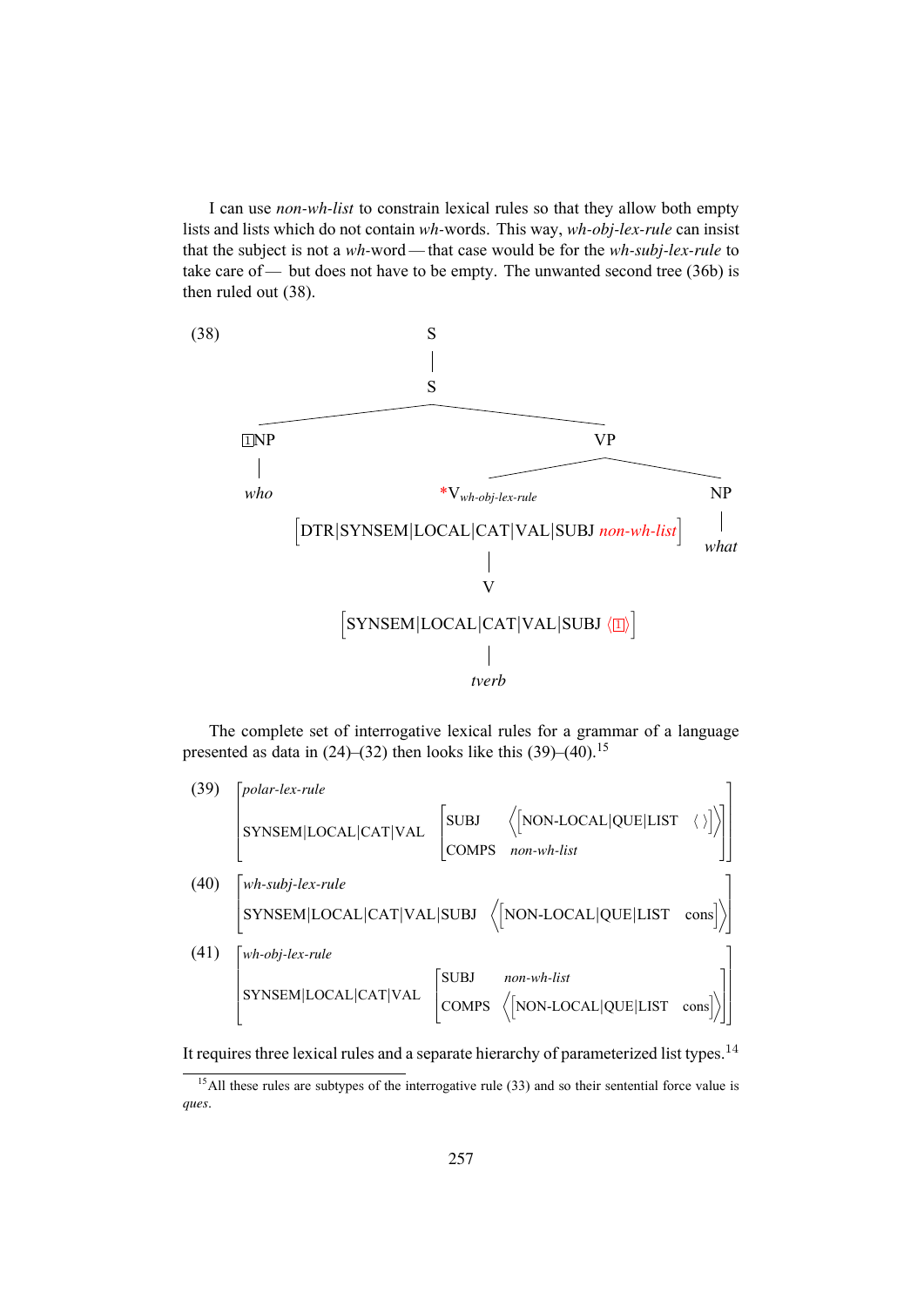## 5 Future work

The argument presented above appeals primarily to elegance. In future work, the interaction of morphological rules with adjunct extraction can be explored with relevant data, and may provide further testing for the nonlocal amalgamation approach. Additionally, while the parameterized list helps get rid of spurious derivations in Analysis 2, considering a larger natural language test suite may reveal other spurious derivations or undesirable behavior in either analysis.

# 6 Conclusion

As shown in Zamaraeva & Emerson 2020 and Zamaraeva 2021, nonlocal amalgamation significantly complicates a system of cross-linguistic analyses such as the Grammar Matrix (Bender et al., 2002, 2010), particularly when it comes to the analyses of long-distance dependencies in languages with flexible word orders. However, in this work I show that at the same time, nonlocal amalgamation significantly simplifies the analysis of constituent questions in languages with morphological marking of questions, particularly those where there exist separate paradigms for polar and constituent questions (in addition to a paradigm for declarative forms of the verb).

What does this tension between two typologically different systems of analyses mean? There are different possibilities to consider.

The first one is that the tension illustrates some issues with the DELPH-IN formalism (particularly, its treatment of nonlocal features as lists with fixed length and order; see Zamaraeva & Emerson 2020 for details). In other words, the argument may be that nonlocal amalgamation should not pose any complications in theory, and that it poses them in practice is not a problem with the idea but with its implementation. While this conclusion is a possible one and it may well be that the DELPH-IN formalism could be improved in the future, it is important to consider the years of empirical success of the DELPH-IN formalism, particularly in the form of the English Resource Grammar (Flickinger, 2000, 2011) and its applications in research (e.g. Buys & Blunsom, 2017) and industry (e.g. Morgado da Costa et al., 2020). The Grammar Matrix (Bender et al., 2002, 2010) is a similar empirical success story, as its analyses are serving 517 typological profiles, as a system.<sup>16</sup> In other words, there is no reason to immediately conclude that the core elements of the formalism such as nonlocal lists should just be abandoned.

The second possible conclusion is that perhaps there is no need for a system of analyses which supports such different typological profiles as Russian and Makah. Here, we are approaching a rather big theoretical debate about whether there is any core set of elements which all languages absolutely must share, or if such a set does not necessarily exist. Reflecting on this debate goes beyond the goals

<sup>&</sup>lt;sup>16</sup>Some of the profiles are similar to each other but the range is wide, due to the methodology of Matrix development (see Bender et al. 2010 and Zamaraeva 2021, Chapter 5).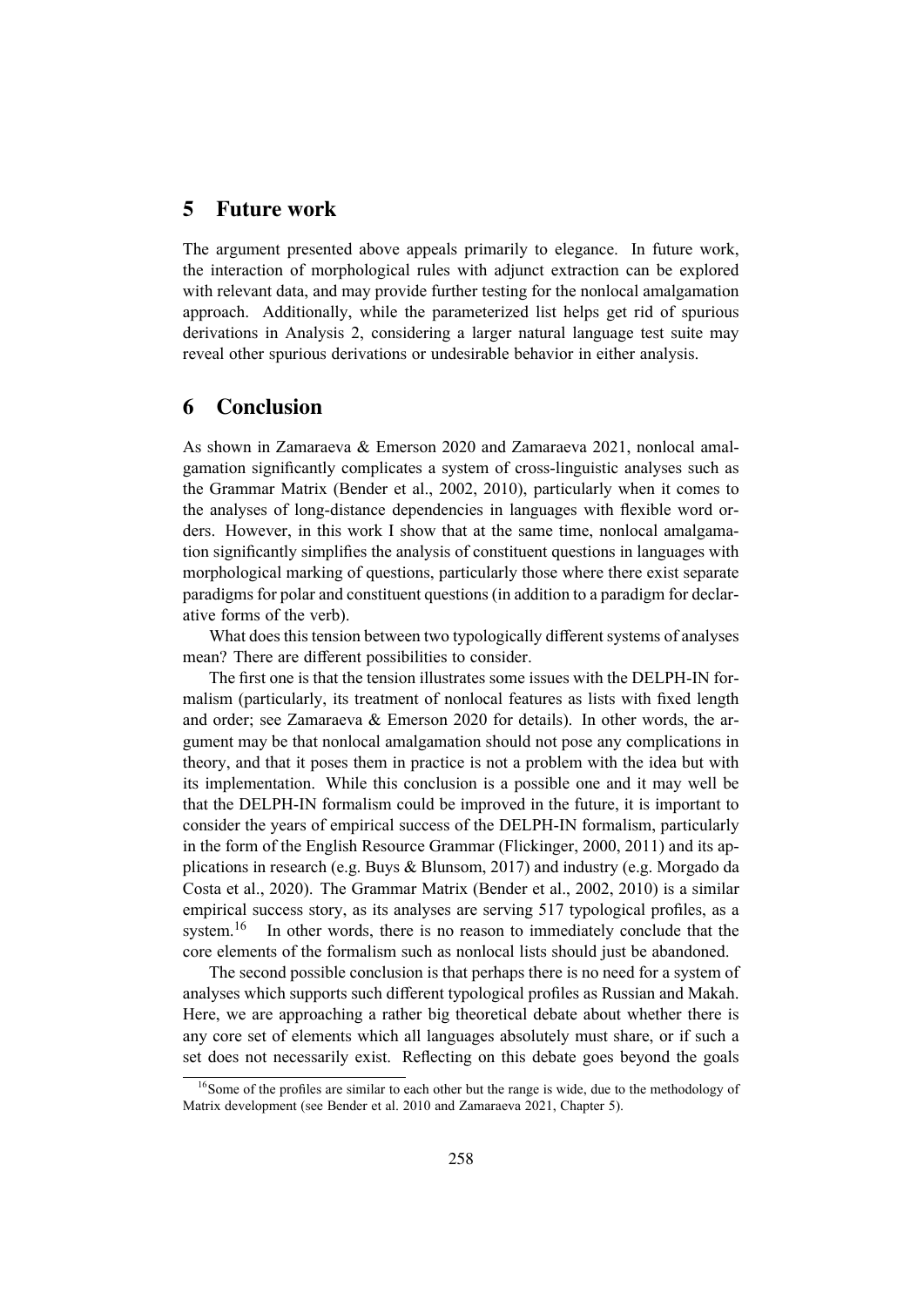of this paper but the evidence shown here could in principle be considered to serve the latter point of view. A weak version of this conclusion is that nonlocal amalgamation itself should not be part of the core but can be added as part of the customization system. This means a rather complex, nontrivial conpcept of customization though.

The third possible conclusion, which perhaps is also a weak version of the second one, is that the typological profiles involved (Russian with its multiple fronting, as discussed in Zamaraeva & Emerson 2020, and Makah with its distinct paradigms, as discussed here) are rare. This in turn can mean two things: First, perhaps rare typological profiles warrant more complexity. On the other hand, it could mean that such languages are not yet well analyzed, and trying to accommodate both of them in the same system requires first refining our understanding of such languages.

Yet another version of this conclusion is that the role of long-distance dependencies is only so prominent in syntactic analysis because English happens to have them. In other words, the elements of analysis that long-distance dependencies seem to require may not be as important for all grammars as we are used to think. This is not to say that a comprehensive theory of grammar should not support them, but rather that our attachment to the existing analyses may be overly influenced by the dominance of English as the test language. Put another way, while it seems obvious that it is the analysis of Makah (and languages like Makah) that we don't yet understand well enough and that should be improved, it may also be that revisiting the analysis of Indo-European languages in the context of a cross-linguistic system may be beneficial.

All the conclusions presented above confirm that systems of analyses such as the Grammar Matrix, which, with computational aid, force syntacticians to consider complex interactions between phenomena intra- and cross-linguistically, are serving their purpose by exposing tensions such as described here.

## Acknowledgments

I thank firstly the anonymous reviewers for their feedback. Part of this work was done at University of Washington. I thank Emily M. Bender and other DELPH-IN members for helpful discussion. The paper was concluded at University of A Coruña. My work at UDC was supported by Prof. Gómez-Rodríguez's funding from the European Research Council (ERC), under the European Union's Horizon 2020 research and innovation programme (FASTPARSE, grant agreement No 714150), from ERDF/MICINN-AEI (TIN2017-85160-C2-1-R, PID2020- 113230RB-C21), from Xunta de Galicia (ED431C 2020/11), and from Centro de Investigación de Galicia "CITIC", funded by Xunta de Galicia and the European Union (ERDF - Galicia 2014-2020 Program), by grant ED431G 2019/01.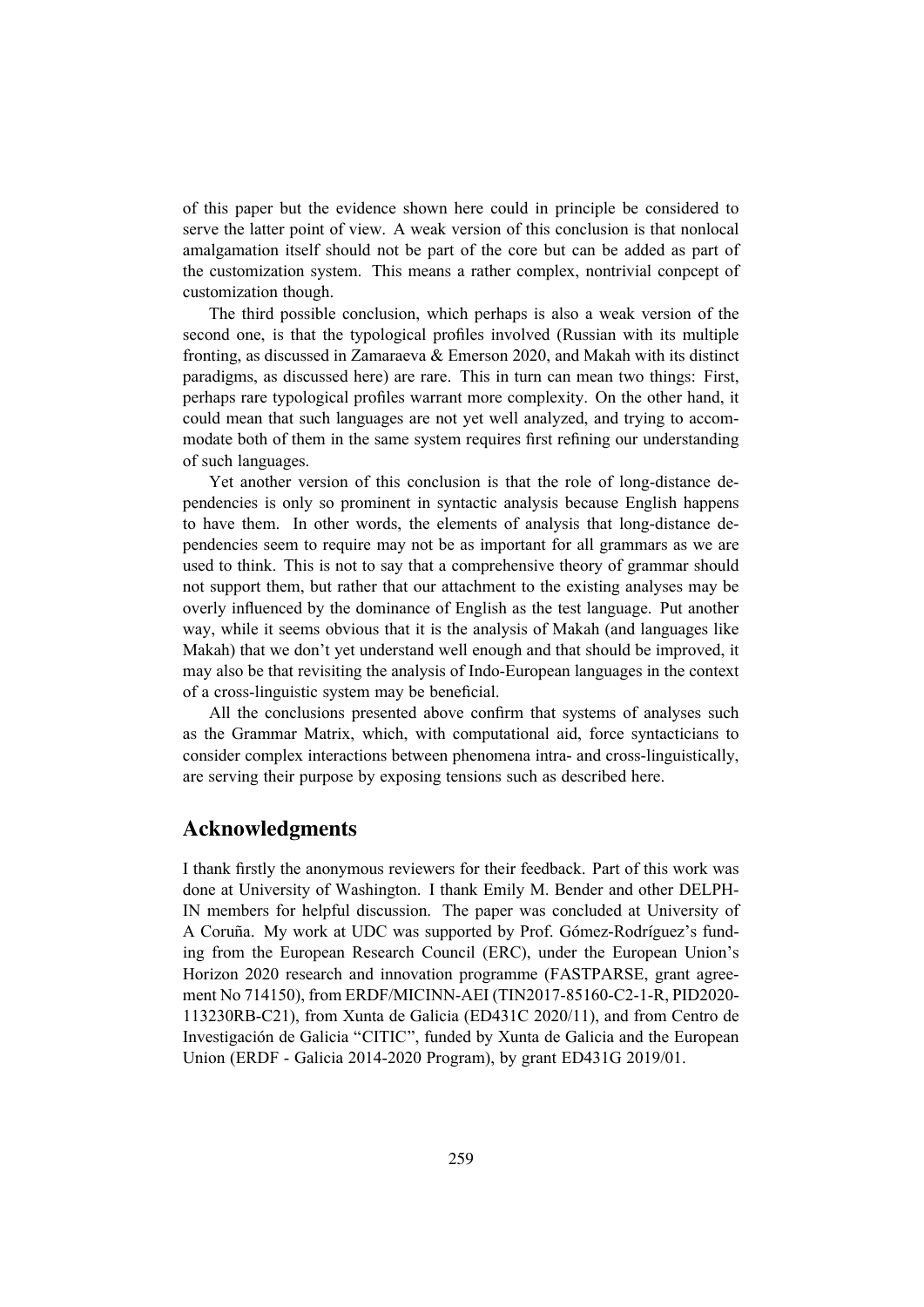## References

- Bender, Emily M., Scott Drellishak, Antske Fokkens, Laurie Poulson & Safiyyah Saleem. 2010. Grammar customization. *Research on Language & Computation* 8. 1–50.
- Bender, Emily M. & Dan Flickinger. 2005. Rapid prototyping of scalable grammars: Towards modularity in extensions to a language-independent core. In *Proceedings of the 2nd international joint conference on natural language processing ijcnlp-05 (posters/demos)*, Jeju Island, Korea.
- Bender, Emily M. Dan Flickinger & Stephan Oepen. 2002. The Grammar Matrix: An open-source starter-kit for the rapid development of cross-linguistically consistent broad-coverage precision grammars. In John Carroll, Nelleke Oostdijk & Richard Sutcliffe (eds.), *Proceedings of the Workshop on grammar engineering and evaluation at the 19th International Conference on Computational Linguistics*, 8–14. Taipei, Taiwan.
- Bouma, Gosse, Robert Malouf & Ivan A. Sag. 2001a. Satisfying constraints on extraction and adjunction. *Natural Language & Linguistic Theory* 19(1). 1–65.
- Bouma, Gosse, Gertjan Van Noord & Robert Malouf. 2001b. Alpino: Widecoverage computational analysis of Dutch. In *Computational linguistics in the netherlands 2000*, 45–59. Brill Rodopi.
- Buys, J. & P. Blunsom. 2017. Robust incremental neural semantic graph parsing. In *Acl*, 1215–1226.
- Chung, Sandra. 1982. Unbounded dependencies in Chamorro grammar. *Linguistic Inquiry* 13(1). 39–77.
- Chung, Sandra. 1994. Wh-agreement and "referentiality" in Chamorro. *Linguistic inquiry* 25(1). 1–44.
- Ciortuz, Liviu. 2002. LIGHT—a constraint language and compiler system for typed-unification grammars. In *Annual conference on artificial intelligence*, 3– 17. Springer.
- Ciortuz, Liviu & Vlad Saveluc. 2012. Fluid construction grammar and feature constraint logics. In *Computational issues in fluid construction grammar*, 289– 311. Springer.
- Copestake, Ann. 2000. Appendix: Definitions of typed feature structures. *Natural Language Engineering* 6(01). 109–112.
- Copestake, Ann. 2002. *Implementing typed feature structure grammars*, vol. 110. CSLI publications Stanford.
- Copestake, Ann, Dan Flickinger, Carl Pollard & Ivan A. Sag. 2005. Minimal recursion semantics: An introduction. *Research on language and computation* 3(2-3). 281–332.
- Morgado da Costa, L., R. Winder, Shu Yun Li, Benedict Christopher Lin Tzer Liang, Joseph Mackinnon & F. Bond. 2020. Automated writing support using deep linguistic parsers. In *Lrec*, 369–377.
- Crysmann, Berthold & Woodley Packard. 2012. Towards efficient HPSG generation for German, a non-configurational language. In *Proceedings of the 24th*